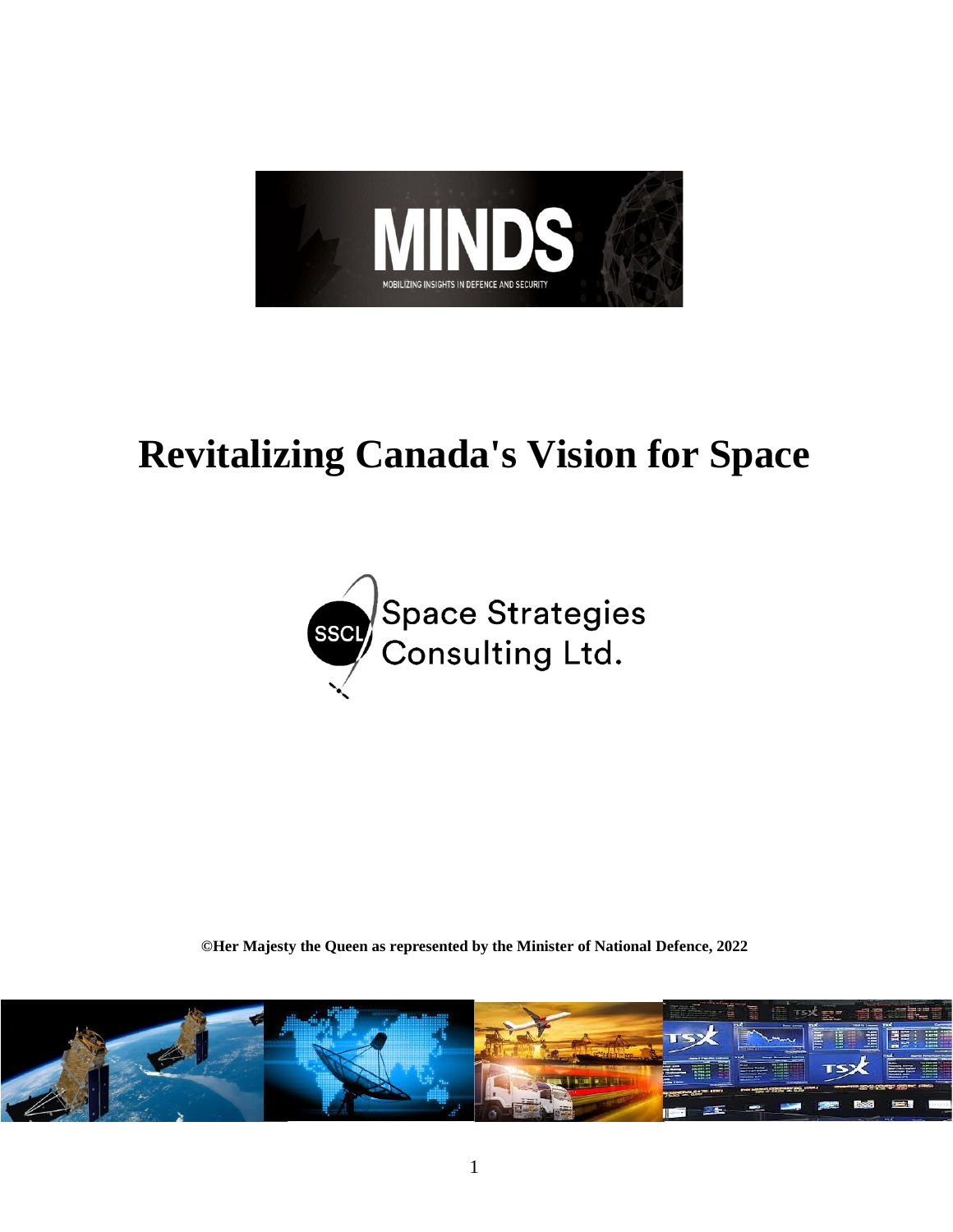*"Imagine waking up to find that the everyday technologies we take for granted have gone dark. No Internet. No smartphones. No weather forecasts in the palm of your hand. No access to banking or payment systems. Nightmarish flight delays thanks to a hobbled air traffic management system. A military that's literally fighting in the blind: No satellite imagery. No reliable global communications. No precision-guided anything." 1*

#### **Introduction**

Most Canadians have little appreciation of our profound daily dependence on space systems. As a nation, we are ill-prepared to meet the challenges and seize the opportunities presented by today's complex space domain, and without nationally focused space governance, the essential opportunities for Canada to be a valued contributor might never be fully realized.

Canada's space capabilities, although strong in a number of niche areas, are siloed by a lack of synergy between departmental objectives. An overarching national vision for the future of Canada's use of space-based capabilities that encompasses civil, commercial, and national security/defence needs has never been articulated. Canada needs a nationally focused framework for space governance, and equally as importantly, a fully supported plan that enables the vision. Canada's allies and competitors are seizing the space agenda with new national space policies and strategies, while Canadian government departments compete to fund their own internally focused mandates, absent a unifying vision.

This paper explores Canada's critical dependencies on space-based systems and highlights the lack of a comprehensive, coordinated and fully supported national plan for advancing Canadian space capabilities. It considers that for a large part of society, space-based systems might appear as pure magic, and most are blissfully unaware of how much of what they depend on each day has a critical space nexus. In effect, as a nation, we lack space-mindedness. There are real risks to such a lack of understanding, and as access to space becomes easier, the threats to how we use space systems grow at a correspondingly rapid pace.

Space has long been recognized as an increasingly congested, contested, and competitive domain. Over the past 15 years, the revolution in space technology has enabled an order of magnitude increase in operational satellites, and the pace is increasing exponentially. <sup>2</sup> From a military perspective, space is often considered the ultimate high ground and as such space-based systems are highly coveted. Although "new" space systems use a design philosophy more akin to either the aerospace or automotive industry, this is not true for national security space systems. The reliability, resilience and competitive advantage that national security space systems offer make them complex and expensive. National security space is hard. The competitive advantage provided by national security systems also makes them a target. As a result, a number of countries have developed counter-space capabilities, including anti-satellite systems, putting

<sup>1</sup> Space News[, https://spacenews.com/commentary-a-day-without-space/](https://spacenews.com/commentary-a-day-without-space/)

<sup>&</sup>lt;sup>2</sup> The Rise and Fall of Space Sanctuary in U.S. Policy[, Updated\\_Dickey\\_SpaceSanctuary\\_20200901\\_0.pdf \(aerospace.org\)](https://aerospace.org/sites/default/files/2020-09/Updated_Dickey_SpaceSanctuary_20200901_0.pdf?msclkid=7c2a3f75a6da11ec9ea0cc8e52bc8924)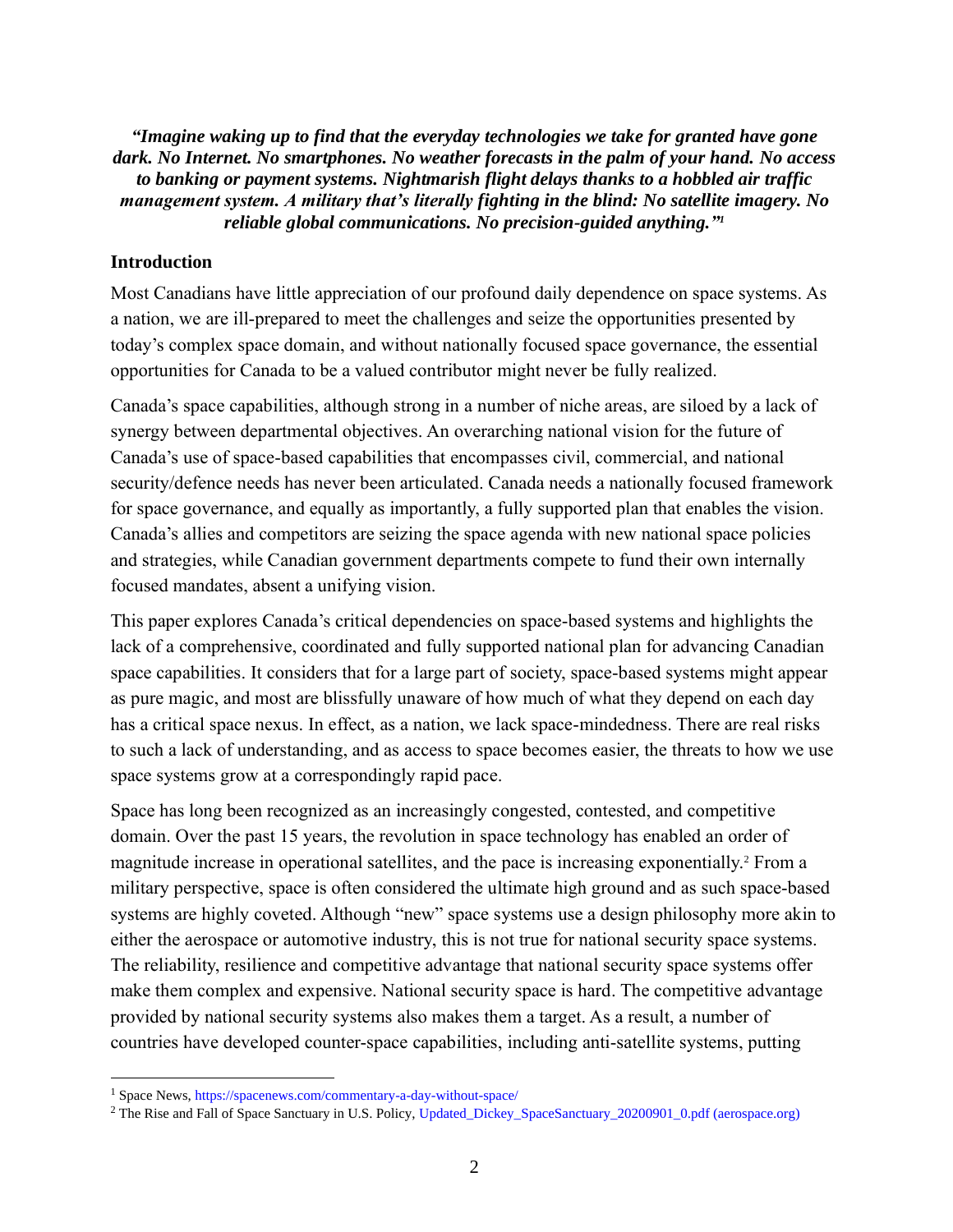regular and routine exploitation of the space domain at significant risk. This threat requires some re-thinking of Canada's strategy for safeguarding our investments in space. Although it may seem a dire situation, it's not all doom and gloom – Canada has an incredible space pedigree including a strong industrial backbone with an intense desire to do more. To help ensure a bright Canadian future in space, we need to focus and harness that capacity and desire.

#### **The Problem**

**Without a coordinated national vision for space, including a fully funded strategic plan derived from a national space policy, Canada's role in space will be inefficient and ineffective. In our current state, the Canadian space enterprise is siloed, disjointed, and internally competitive. Canada has limited sovereign capability in space, and without nationally focused niche contributions, our future as a valued global contributor is at risk.**

### **Space – Out of sight and out of mind**

Space is fully integrated into the modern lives of Canadians, without many of them knowing it. As a society, Canada is wholly reliant on space-based systems for a wide range of critical daily activities. Space connects us, enables business to function and helps move people, goods and information, all on a global scale. The internet, cell phones, and navigation, to name just a few, are all enabled by space-based technologies, yet that fact is obscure to most.

What would happen if Canada lost its access to, or use of, satellites? GPS navigation systems would be unavailable, leaving aircraft grounded and ships stranded at sea or in ports. Clocks would not synchronize to a universal standard time bringing down global financial systems. Cell phones would lose signal and internet connections would instantly drop. Bank cards would no longer function, while debit payments and access to cash would be impacted as ATMs went offline. Banks would close. Stores could no longer conduct financial transactions, and individuals would be unable to purchase items. Businesses would close. Traffic lights, reliant on GPS timing signal synchronization for proper functioning, would falter, causing chaos on the roads. Electrical grids would lose timing synchronization resulting in widespread rolling blackouts. Security systems would fail as a result of power loss and many critical national defence communications and operational systems would cease to function. Imagine if this were to happen just for one day? Imagine a week? Imagine the chaos and panic. 3

Going forward, Canadians need to be better informed about the prominence of space-based technologies in their lives and the importance of accessible space infrastructure and a viable space industry in Canada. Typically, when something is out of sight, it is also out of mind, and there is no more striking example than satellites in space. An absence of space-mindedness by the general public results in a significant lack of awareness about the critical importance of

<sup>3</sup> [Modern civilization would be lost without GPS -](https://spacenews.com/modern-civilization-would-be-lost-without-gps/) SpaceNews. "*This 2019 report sponsored by the National Institute of Standards and Technology estimated the loss of GPS would cost the U.S. economy \$1 billion a day, or \$1.5 billion if the technology failed in the April-May planting season for farmers.* "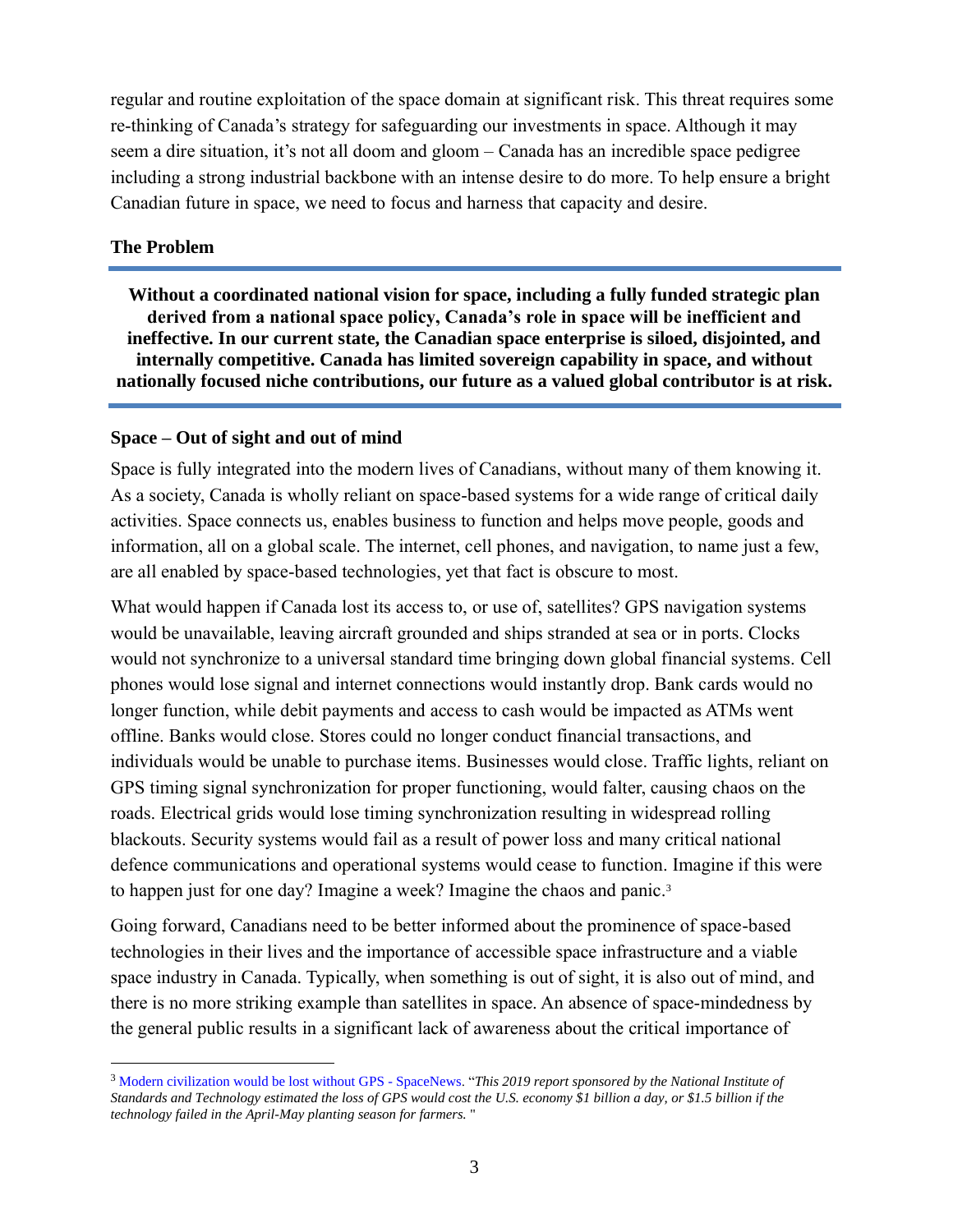space-based systems to modern life. Such lack of understanding is dangerous as we continue to increase our space dependencies without consideration of the vulnerabilities surrounding these systems, and the various actors that have capabilities to disrupt them. When one connects the importance of public awareness to public support for government spending, it becomes evident that the government of Canada should take steps to better inform the Canadian public on the benefits and critical importance of space-based systems. A well-informed public often leads to better understanding, increased support and greater acceptance for government spending on expensive investments.

#### **Current Assessment - Risks, Threats, Seams and Gaps**

Canada is a proponent of the use of space as one of five internationally agreed global commons (high seas, deep sea bed, atmosphere, Antarctica and space), treating it as a shared environment with freedom of access for all. The global commons are defined by the United Nations (UN) as those areas that fall outside of national jurisdictions and to which all have access. <sup>4</sup> Yet, access to and freedom of use of space has changed dramatically in the past 20 years. Near-earth space is clearly contested. Our adversaries, and many of our allies, have accepted that space is no longer a sanctuary. India, China, Russia and the United States have all developed the capacity to attack space systems, while many other nations have developed the capacity to interfere with ground elements of space systems, through cyber/electronic means or kinetic attack. <sup>5</sup> Space has the potential of becoming a future combat environment, putting the civil, commercial and national security advantages we enjoy from it at risk.

Understanding the fundamental importance of space for Canada, we must ask: how well is Canada organized as a nation to meet the challenges and seize the opportunities that space presents? As a middle space power, Canada relies very heavily on military allies, civil and commercial partnerships, and multi-use systems to achieve the required space effects. The awkward reality is that we own and operate very little of what we actually need and use on a daily basis. We are dependant on others for critical capabilities. Those capabilities we do own and operate, such as the Canadian multi-use Radarsat series of satellites, provide critical government, commercial, and military space effects. But across the range of national security, civil, and commercial space activities, all closely interlocked at the working level, Canada has no all-encompassing national space policy, strategy or plan to ensure those activities are aligned in a whole-of-government effort, or that they represent the best overall collection of capabilities for Canada.

<sup>4</sup> UN System Task Team on the post-2013 Development Agenda (2013). [Global governance and governance of the global](https://www.un.org/en/development/desa/policy/untaskteam_undf/thinkpieces/24_thinkpiece_global_governance.pdf)  [commons in the global partnership for development beyond 2015.](https://www.un.org/en/development/desa/policy/untaskteam_undf/thinkpieces/24_thinkpiece_global_governance.pdf)

<sup>5</sup> [Global Counterspace Capabilities Report | Secure World \(swfound.org\)](https://swfound.org/counterspace/?msclkid=20861b93ab8011ec80d13fc6aeae9bf7)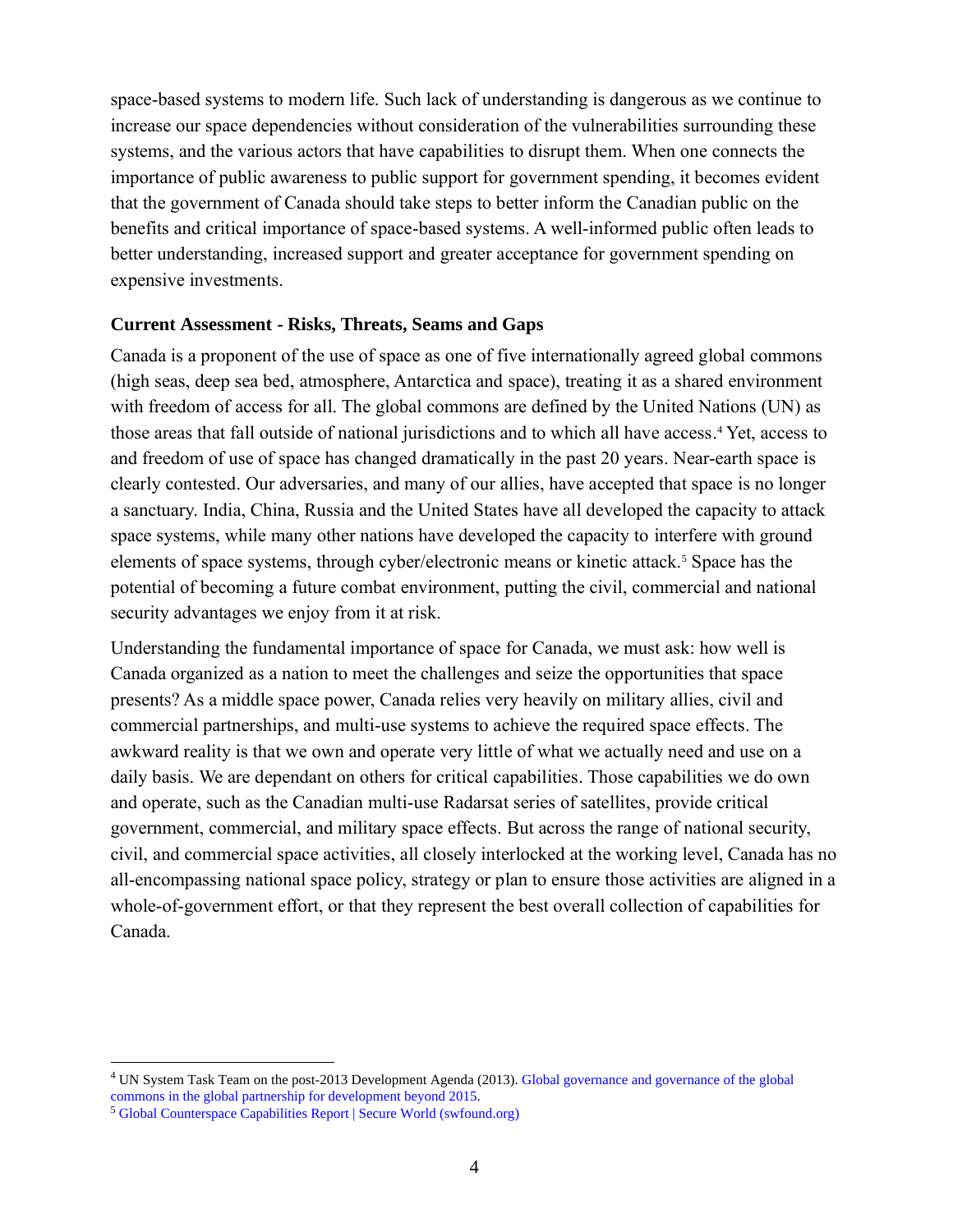Instead, as depicted in figure 1, Canada has an incomplete collection of defence, civil and commercial space policies, strategies and initiatives. What should be a focused approach to space



*Figure 1- State of Canadian Space Governance*

has been severely limited by a lack of national coordination, exposing serious gaps and seams in policy and planning.

For example:

- 1. The Radarsat series of capabilities have evolved through a variety of ownership models (public-private partnership, commercial ownership, government ownership). Such ownership arrangements may be normal for civil/commercial space programs, but regarding RADARSAT-2, such changes had serious problematic impacts on the defence crown jewel of Canada-US intelligence sharing;
- 2. Overlapping and competing projects such as DND's Defence Enhanced Surveillance from Space project (DESSP) and CSA's Synthetic Aperture Radar Data Continuity (SAR DC) project, both designed to replace existing Radarsat systems, lack national guidance to harmonize competing goals, leading to wasted resources and duplicated costs (e.g. pushing technology boundaries with new research and development versus operationalizing existing capability);
- 3. National security oversight of Canadian remote sensing space systems by Global Affairs Canada (GAC) via the Remote Sensing Space Systems Act (RSSSA)<sup>6</sup> hinders the

<sup>6</sup> Space Strategies Consulting Ltd. (SSCL). 2022 Independent Review of the Remote Sensing Space Systems Act (RSSSA). Parliament of Canada, House of Commons, Sessional Paper No. 8560-441-1062-01, Tabled 21 March 2022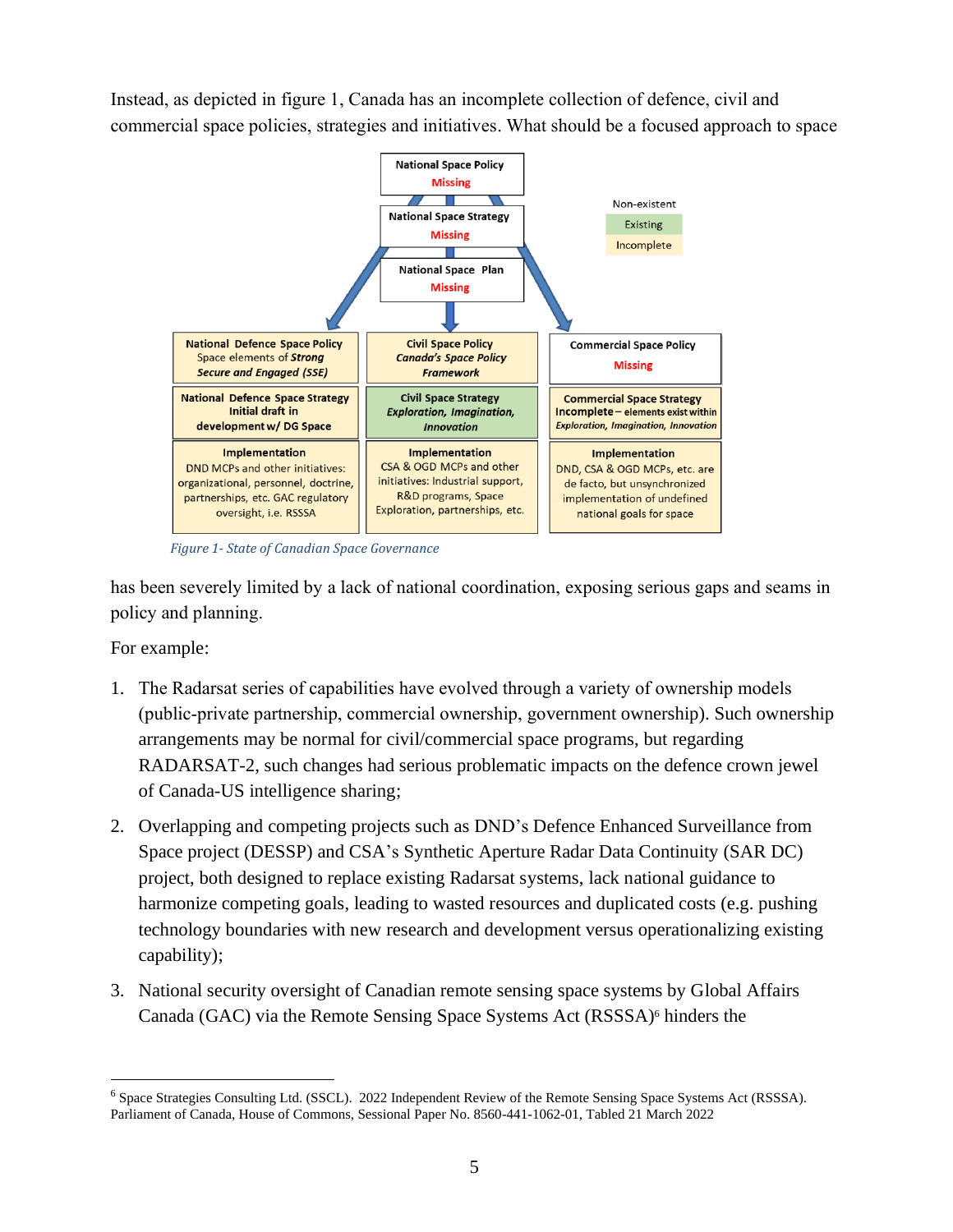development of the Canadian remote sensing space industry and limits their contributions to Canada's vision for space; and

4. Tensions between space as a military operational domain (e.g., military space doctrine) and diplomatic initiatives for international space governance (e.g., Canada's inputs to UN Resolution 75/36 on "Reducing space threats through norms, rules and principles of responsible behaviors" (2020)) require overarching guidance to work in harmony with one another and conform to a focused policy.

Such gaps and seams lead to inefficiencies, which will continue to impede the implementation of Canada's full range of space initiatives unless an overarching, harmonizing national vision for space is established - a national space policy, strategy and plan. Such a vision must include a viable, well considered and coordinated allocation of tasks and resources. Canada's vision for space should include:

- 1. Effective national leadership, including a cabinet committee for space, chaired by the Prime Minister, akin to those created by our UK and US allies (described later in this paper). This committee would ensure best allocation of funding for implementation of departments' desired projects;
- 2. A national space policy to identify and describe Canada's goals for space that considers, at a minimum, partnerships, niche contributions, economic opportunities, required sovereign capabilities, and leadership objectives in global space governance;
- 3. A national space strategy to describe how Canada's goals for space will be achieved, including the coordinated allocation of space activities to departments and agencies, and guidance for subordinate defence, civil and commercial space policies and strategies; and
- 4. Most critically, a fully considered and funded plan that enables the execution of the strategy. Without the necessary centralized funding, strategies become words without outcomes.

# **Desired Effects - Canada's Space Needs**

So what space capabilities does Canada need? What are our strengths and weaknesses? How can we leverage specific opportunities to counter the future threats we face, while bringing the best capabilities we can achieve forward to bolster our status as a valued partner among our allies? It is clear that Canada continues to expand its use of and reliance on space, and we are certainly an active participate in the development of the increasingly congested, contested, and competitive environment. With a land mass of almost 10 million square kilometers and a coastline that stretches for 243,000 kilometers (covering three oceans), we have no choice but to capitalize on considerable space capabilities to monitor and defend our sovereignty.

To that end, the government of Canada has actively invested in world-leading space systems that provide earth observation (EO) capabilities (through the Radarsat series of satellites) facilitating the monitoring of Canada's land mass, maritime approaches, and global areas of interest.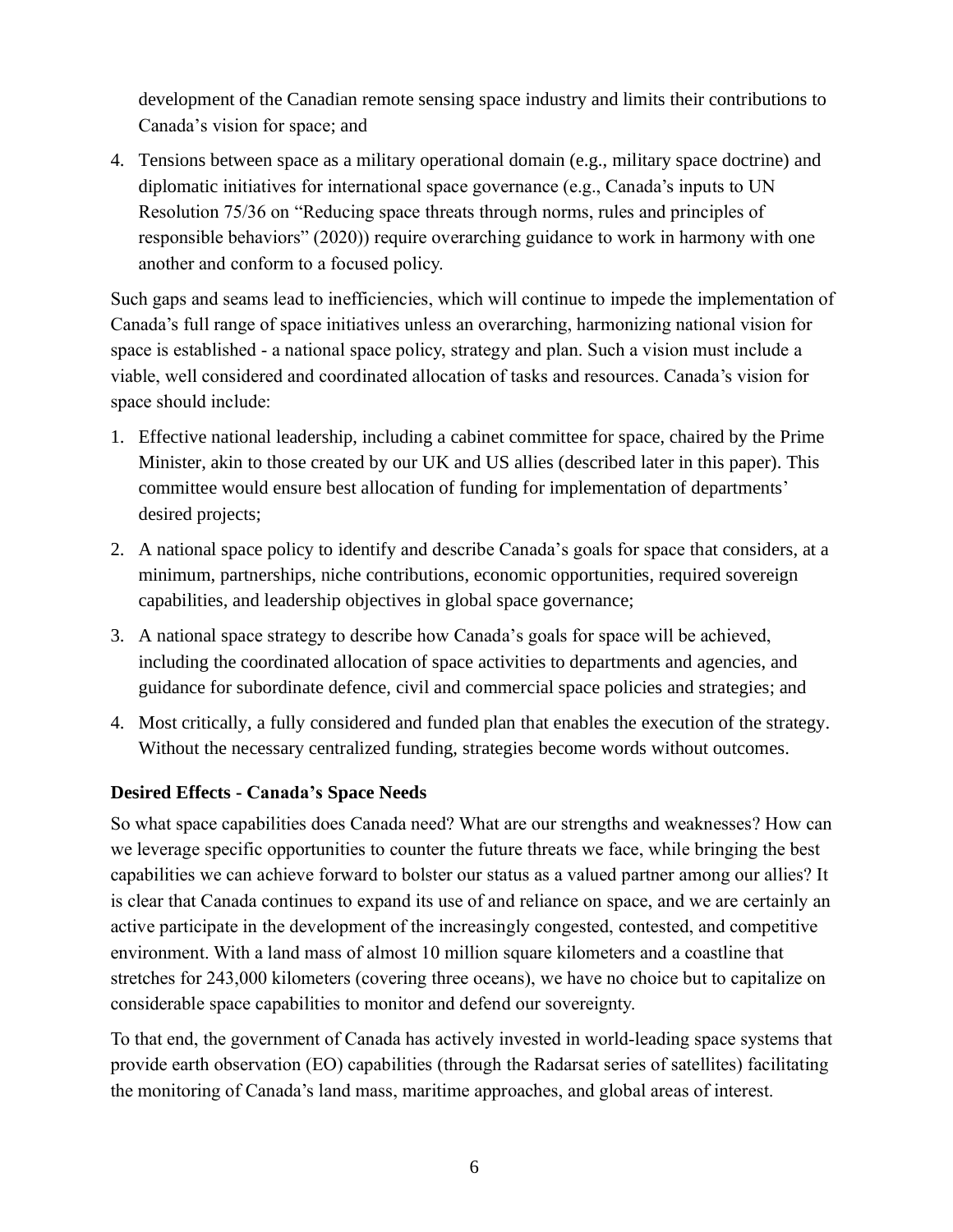Through an industry partner, MDA, <sup>7</sup> Canada has developed cutting-edge space-based synthetic aperture radar (SAR) and opened the door to conducting maritime domain awareness missions from space on a global scale.

Furthermore, Canada regularly engages with its allies, international partners, and the commercial space sector, to ensure a collective ability to access and protect space-based capabilities that are critical to our safety, sovereignty and prosperity. The government has partnered with the United States to supply search and rescue repeaters for integration on U.S. GPS satellites. These repeaters are designed to receive transmission of distress from radio beacons and is part of the government Medium Earth Orbit Search and Rescue (MEOSAR) project. Additionally, Canada's access to global, resilient, satellite communications (SATCOM) through shared programs such as Mercury Global and Protected Military SATCOM project, provides high capacity, protected, and reliable communications for global operations, accessed through an agreement with the U.S.

Additionally, Canada contributes to the U.S. Space Surveillance Network (SSN), which is a comprehensive system of both space-based and ground-based optical and radar sensor systems that are dedicated to the persistent monitoring of space, providing space situational awareness (SSA). The primary mission of the SSN is to detect, track, identify and catalogue all man-made objects in space, akin to air traffic control on earth.

# **Canada's Space Niches**

Canada's space industry has leaders in a number of niche fields: space-based SAR, robotics (the Canadarm), SATCOM (Telesat), and remote health care to name but a few – there is much more. It is clear that Canada has an excellent pedigree in space capability, and we have a number of options on where we can go next, and we should begin by looking at what we already do well for future investment, and then reassess, verify, and update our vision based on changes to the market and our current and future needs. Once we validate our plan, we can accelerate development in our niche areas in order to lead the pace of future global space capability development. We should strive to expand our expertise in our strengths, with the objective of developing these capabilities into world leading talents. For example, there are already some key areas where Canada can focus its developmental attention, effort and resources:

1. As one of a handful of 3-ocean nations, Canada should further develop and expand our space-based MDA capability to one that perhaps provides global coverage – in real time, without delay. This is a lofty goal and has never been achieved by any nation, but it is technically possible. It would create an incredible partner contribution that would be well received by our burden-sharing allies, and the envy of our adversaries. Canada should incentivize our industry to develop the SAR capability beyond its current state – integrate Artificial Intelligence and Machine Learning (AI/ML), and further expand development of

 $^7$  MacDonald, Dettwiler and Associates, Ltd., formerly Spar Aerospace founded in 1969, represents arguably Canada's largest and most successful space technology company, responsible for RADARSAT 1, 2 and RCM and the Canadarm development and operations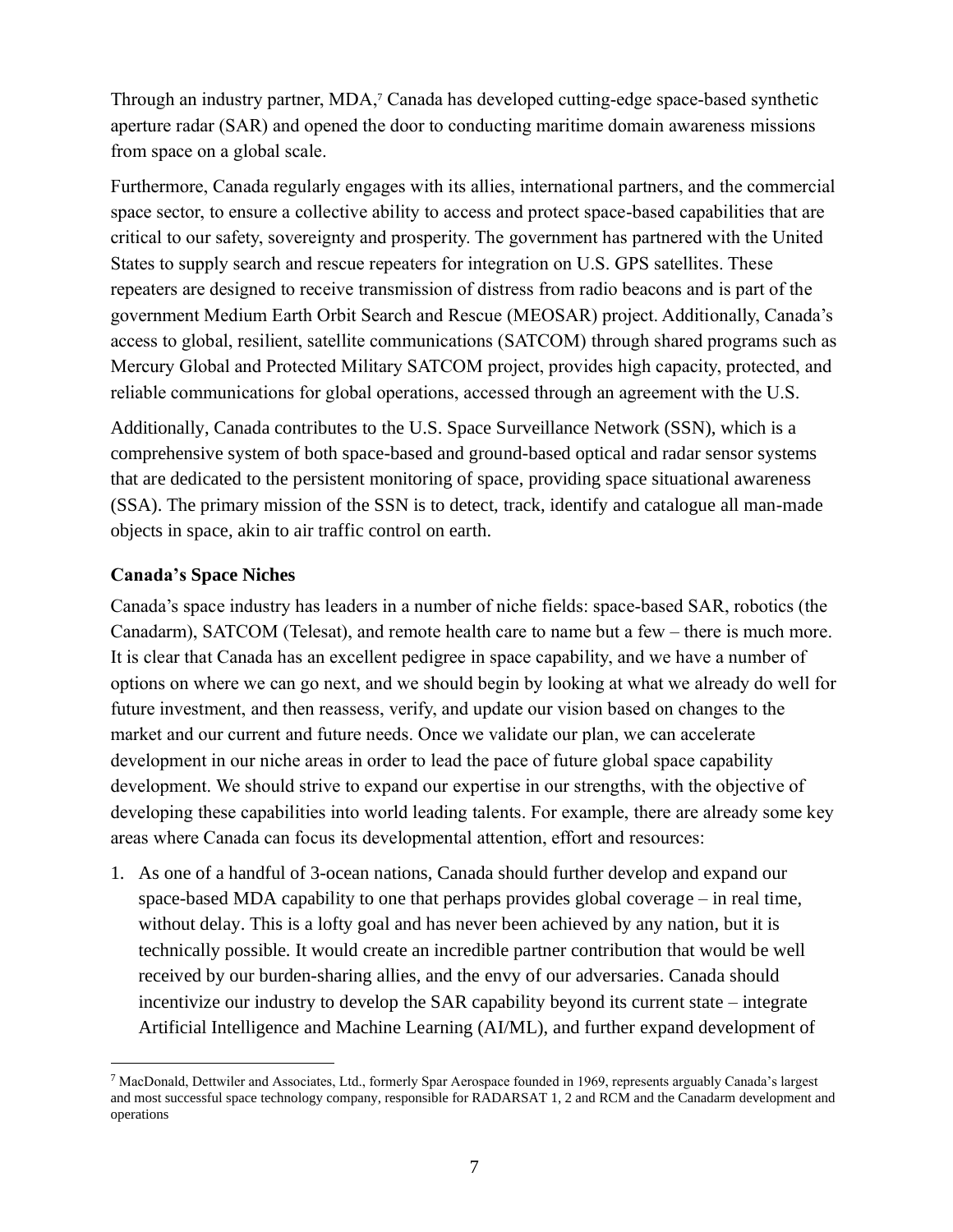complimentary systems (i.e. Automated Identification System, LIDAR) and other nationally developed optical sensors.

- 2. Develop state-of-the art replacements for space-based situational awareness systems, which should leverage the excellence of our Sapphire (surveillance of space satellite) project to create similar yet advanced capabilities. Industries could be encouraged to create a constellation of affordable smallsats that would provide a depth of SSA capacity, providing strength in numbers and, through commercial partnership, to supplement national capabilities. This would lead to resilience and redundancy, and once again, would be yet another capability that allies would highly value.
- 3. Be an invested part of future space exploration activity. Invest in our civil space program, and our astronaut program. Support industry as they lean into the Lunar Gateway initiative – providing incentives for capability development, and invest in next generation space technologies to both accelerate broad commercial and niche national security applications.
- 4. Encourage and facilitate the merging of government, civil and commercial space operations to enable resource sharing. Develop a shared, secure and resilient national space capability that is interconnected, inclusive, and responsive.

## **Essential Next Steps**

Space-based technologies are undergoing a global revolution in technological capabilities as well as an explosion in demand for space-derived services across all sectors of society. From accurate weather forecasting to agricultural management and national sovereignty operations, space systems provide all facets of government with accurate and timely information, which enables informed, timely and effective decision making. This evolution is being led by industry, who, in the absence of national direction, have boldly taken up the challenge, despite the significant risks, in an attempt to capture a piece of the space market.

Canada's small space sector has a global focus and has developed world-leading technologies. If Canada is to capitalize on a rapidly growing global space enterprise, the federal government needs to incentivize its space sector by providing a clear roadmap on the technologies in which it should invest. The Canadian space sector's reputation as world leaders in highly specialized capabilities risks being overtaken without a vison focused on the future. The roadmap must clearly articulate the vision, pointing to where the Canadian space sector should invest effort.

In 2019, a space strategy, primarily for civil applications, was released by the CSA. In it, the Minister of Innovation, Science and Economic Development (ISED) stated that the "government is committed to helping unlock the full potential of the space sector and respond to the realities of the new and evolving space environment."<sup>8</sup> In order to do that, not only does the federal

<sup>8</sup> Exploration, Imagination, Innovation: A New Space Strategy for Canada, Vision Statement, Pg 3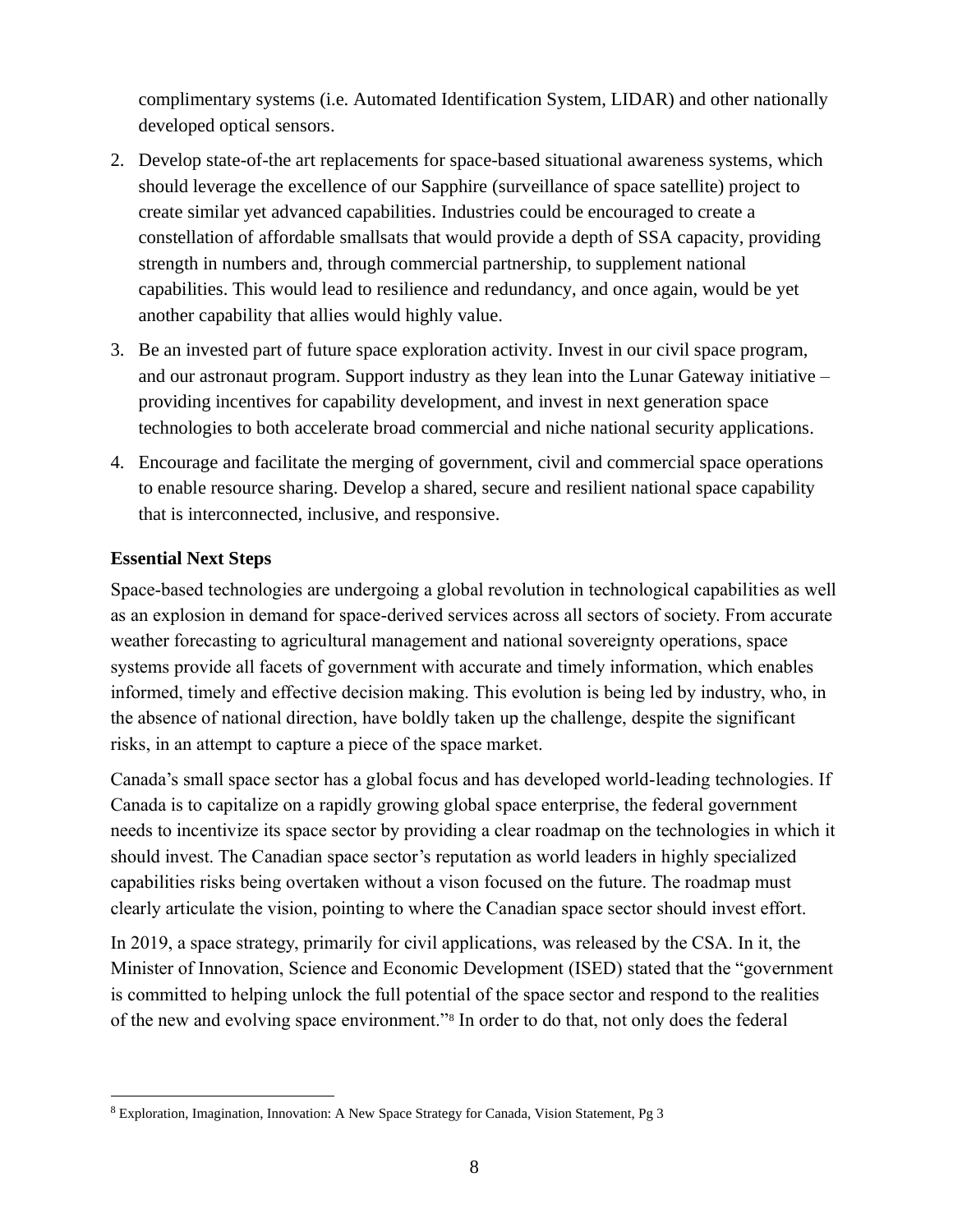government need to publish a 'whole of government' national space policy and strategy, but a fully funded federal strategic plan for space must be developed.

Without a fully funded strategic plan, which is derived from a national space policy, Canada's space strategy will be ineffective. Stable funding for government space programs will safeguard a healthy business environment for the Canadian space sector. It will provide a roadmap for industry to follow when determining what new technologies to invest in or develop, and where to focus its innovation efforts. In a sector "whose undertakings are innovation-dependent, long term, expensive, and complex, it is critical to have concrete national goals, predictable funding, and orderly implementation."<sup>9</sup>

# **Comparative Approaches: Critical Internal and External Capability Linkages**

In our current state, Canadian space capabilities are siloed and generally independent of each other. Within DND, the need to consolidate capabilities, force generate space expertise, develop effective, affordable, and timely systems, and employ those capabilities as a system of systems, has never been more important. As seen in figure 2, current direction and guidance is not



*Figure 2 - Canada's Current Guidance for Space*

harmonized and is moving forward without an overarching and collective vision. ISED focuses on shared and open architectures whereas security concerns within defence point more often to

<sup>9</sup> Emerson 2012 Space Report Volume 2, Executive Summary, P1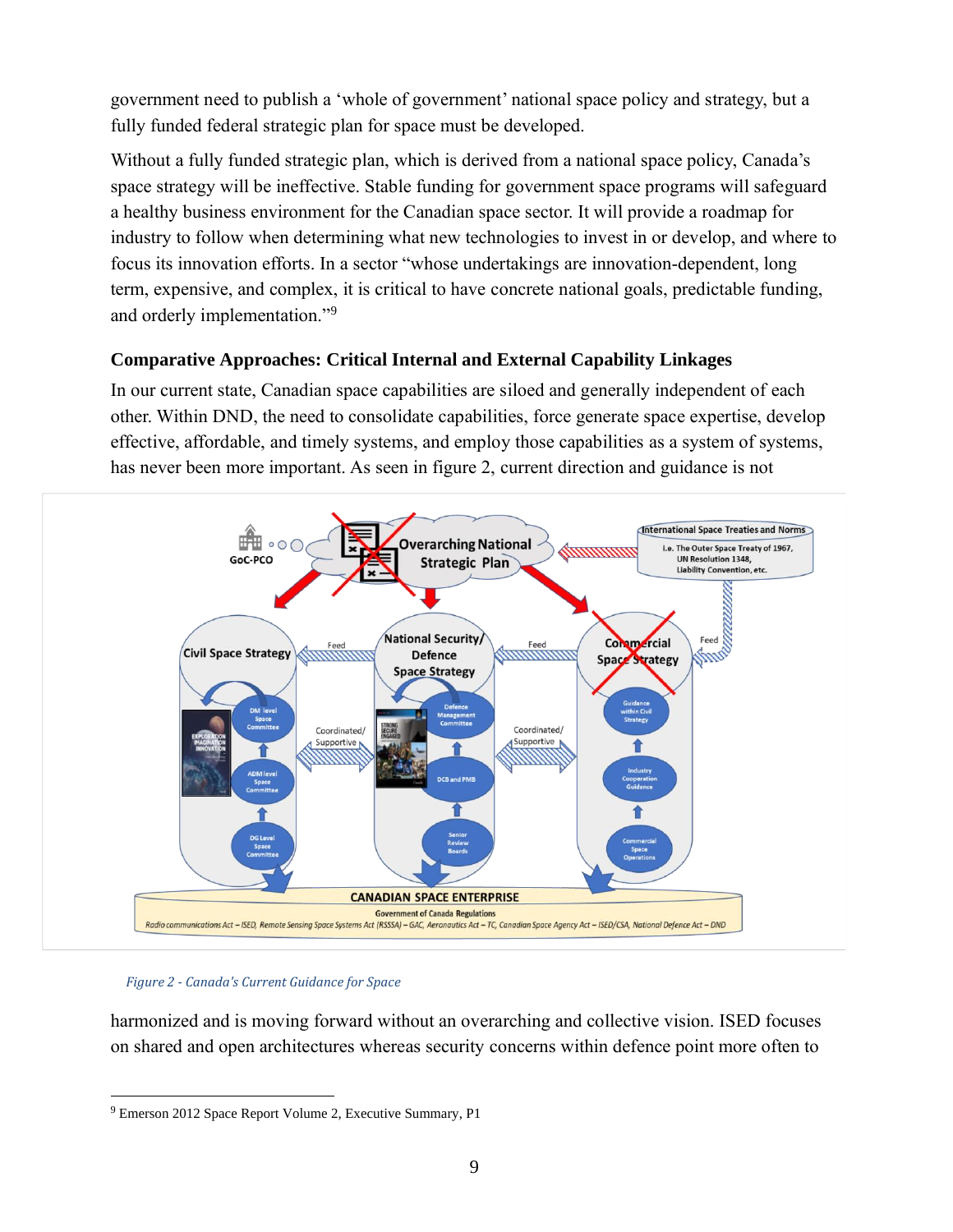classified requirements. Competing obligations are inevitable within departments. A national space strategy will enable a harmonized, resilient and mutually supportive Canadian space enterprise, with a shared understanding of need, shared operations (where appropriate) and shared situational awareness of what is happening in space. As depicted in figure 3, these



*Figure 3 - Canada's Future Space Governance*

realizations will only mature if they are born from a shared vision and a clear plan.

We are not the first nation to recognize the urgency of our situation. Some of Canada's close allies have recently addressed very similar issues.

# **United Kingdom**

The 2021 *National Space Strategy* (NSS) outlines the UK government's civil and defence ambitions and goals in exploiting space and space systems. Featuring forewords from the Prime Minister and Secretaries of State, the NSS represents a centralized intergovernmental approach to achieving national objectives.<sup>10</sup> It examines the benefits, strengths, opportunities, and threats to the UK's existing and emerging space sector and systems, referring to total employment, current and projected economic activity, and national security implications (e.g., missile warning and defence). Key points include the need for significant private sector investment in space activities, and the changing role of government from primarily a funder to an active customer of space systems and services. With regards to capability development and space system acquisition, the NSS refers to an 'own, collaborate or access' framework based on assessments of what capabilities must be owned on a sovereign basis, which can be secured via collaboration with partners and allies, and those that can be accessed through the commercial sector.<sup>11</sup> The

<sup>10</sup> National space strategy - [GOV.UK \(www.gov.uk\)](https://www.gov.uk/government/publications/national-space-strategy/national-space-strategy)

<sup>&</sup>lt;sup>11</sup> [Global Britain in a Competitive Age: the Integrated Review of Security, Defence, Development and Foreign Policy -](https://www.gov.uk/government/publications/global-britain-in-a-competitive-age-the-integrated-review-of-security-defence-development-and-foreign-policy) GOV.UK [\(www.gov.uk\)](https://www.gov.uk/government/publications/global-britain-in-a-competitive-age-the-integrated-review-of-security-defence-development-and-foreign-policy)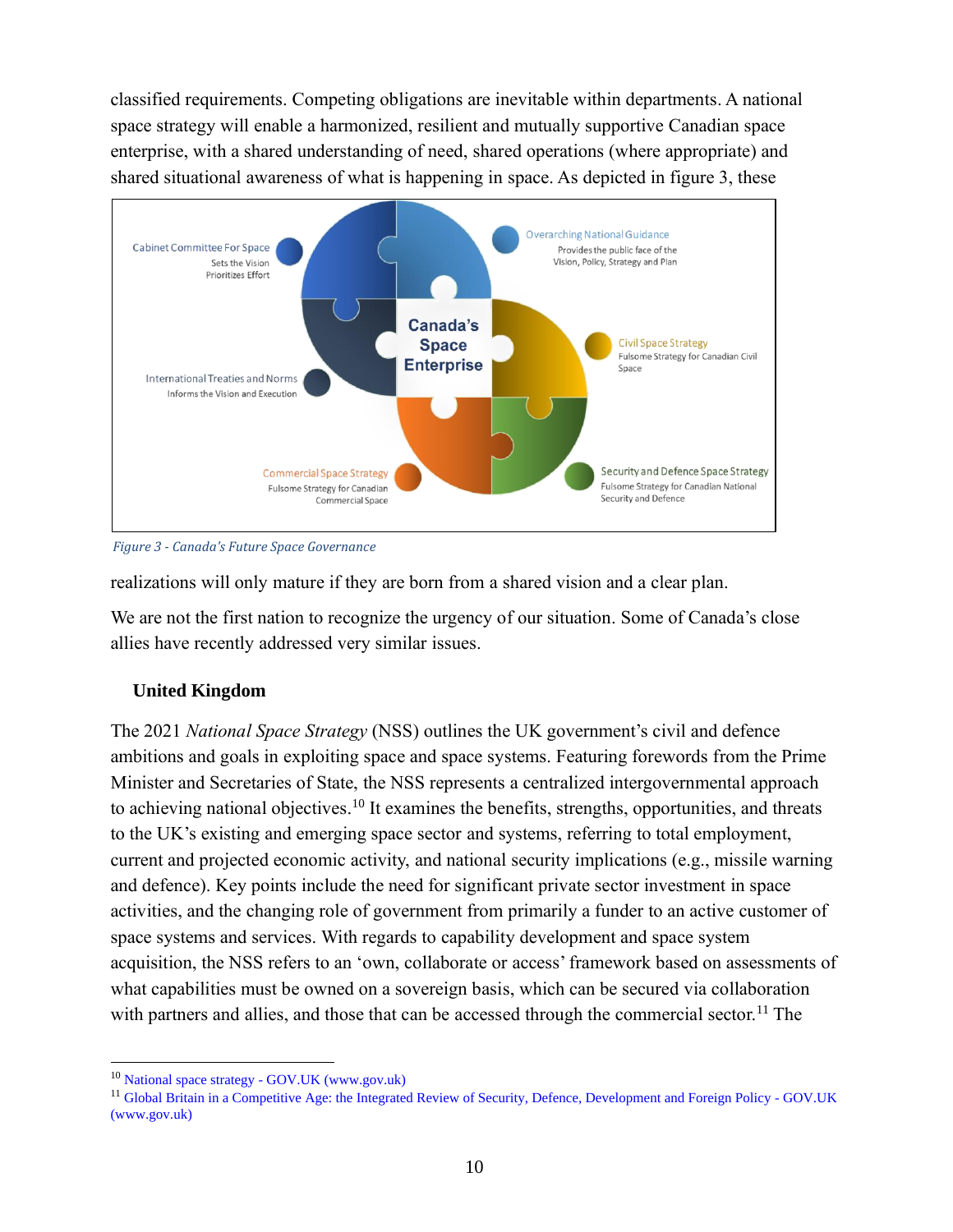strategy references and builds upon a broad swathe of national cross-policy linkages and government objectives, including the Plan for Growth, Innovation Strategy, Net Zero Strategy, Space Sector Export Academy initiative, Defence and Security Industrial Strategy, among others.

The UK's 2022 *Defence Space Strategy: Operationalising the Space Domain* (DSS) outlines a vision for how the MOD will fulfill the stated goal to protect and defend the UK's national interests in and through space.<sup>12</sup> It discusses the UK's reliance on space systems for critical civil, commercial, and national security services and speaks to the increasingly competitive, hazardous, and potentially threatening character of space as an operational domain. The DSS recognizes space as an operational domain and an enabler of defence operations, for example, via support for global command-and-control (C2), intelligence, surveillance, and reconnaissance (ISR), missile warning, and joint force operations. Significant emphasis is placed on the need to preserve strategic advantage in space through interoperability and burden-sharing in support of Allied efforts in space, including: preventing conflict, deterring escalation, optimizing resources usage, and enhancing mission assurance.

### **Australia**

In 2018, the newly created Australian Space Agency (ASA) released a robust civil space strategy, *Advancing Space: Australian Civil Space Strategy 2019-2028*. <sup>13</sup> The strategy outlines a staged plan of meeting the government's economic goals in the space sector. It aims to triple the size of the Australian space sector and create up to 20,000 jobs by 2030, while targeting dual-use capabilities that could be leveraged across government. While this may initially seem to parallel the Canadian experience, Australia has been more responsive in recognizing the problem. Despite the dual-use nature of the technologies listed in the National Civil Space Priorities, Australia's 2019 civil space strategy is predominantly focused on civil and commercial uses of space.

In mid-March of 2022 the Australian Department of Defence (DOD) released *Australia's Defence Space Strategy*, which describes the strategic context of the space environment and articulates a set of objectives to realize a vision of Australia as an integrated space power by 2040.<sup>14</sup> The Strategy identifies five Lines of Effort (LOEs) broadly intended to: assure Joint Force access to space; integrate delivery of military effects across the whole of government and partners; increase national understanding of critical space dependencies; pursue sovereign space capabilities and develop a national space enterprise; and facilitate sustainable and effective use of the space domain.<sup>15</sup>

These developments represent a burgeoning yet promising shift to a more cohesive approach across civil and defence activities in space. Australia has recently announced the creation of a

<sup>&</sup>lt;sup>12</sup> [Defence Space Strategy: Operationalising the Space Domain -](https://www.gov.uk/government/publications/defence-space-strategy-operationalising-the-space-domain?msclkid=9bc24556ac5d11ec9f3330cb22fdbd9c) GOV.UK (www.gov.uk)

<sup>&</sup>lt;sup>13</sup> [Australian Civil Space Strategy 2019-2028 | Department of Industry, Science, Energy and Resources](https://www.industry.gov.au/data-and-publications/australian-civil-space-strategy-2019-2028?msclkid=c3468fa0ac5d11ec90cb082c612441e0)

<sup>14</sup> [Defence Space Strategy | Royal Australian Air Force](https://www.airforce.gov.au/our-mission/defence-space-strategy#:~:text=The%20Strategy%20identifies%20five%20lines%20of%20effort%20to%3A,and%20partners%20in%20support%20of%20Australia%E2%80%99s%20national%20security?msclkid=4928e213ab9f11ecb767f3ae42a5726d)

<sup>15</sup> Ibid, p. 15.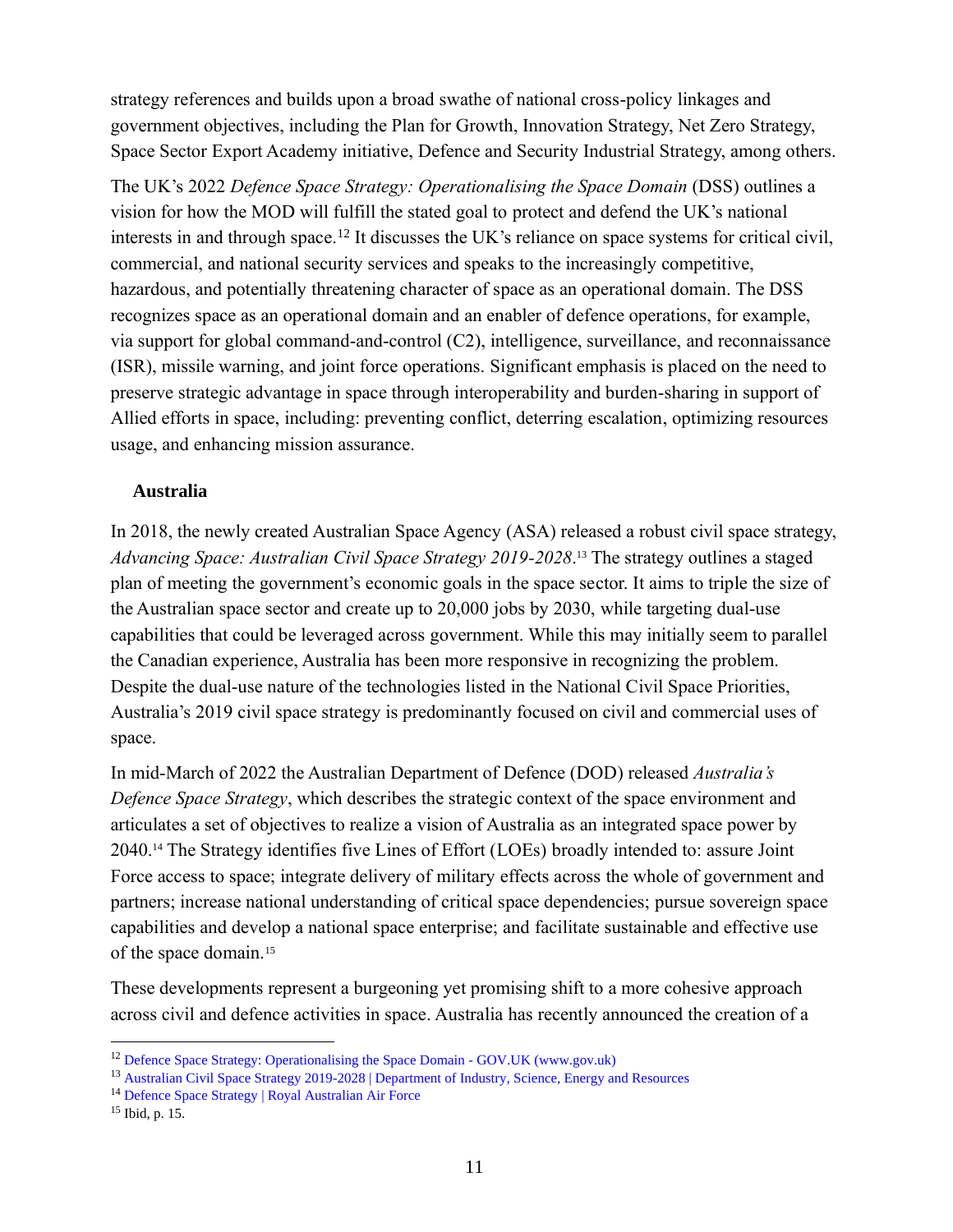unified national strategy to shape Australia's space sector for the next two decades.<sup>16</sup> The Space Strategic Update (SSU) is intended to align national efforts across civil and defence space, and answer calls from industry to shape a coherent national space industry. Similar to Canada, Australia's competitive advantage and sovereign capabilities in Space Domain Awareness (SDA) have the potential to contribute to burden-sharing in multilateral efforts, reducing dependence, retaining relevance, and ensuring interoperability.<sup>17</sup>

## **United States**

The 2020 *National Space Policy of the United States of America* presents a unified intergovernmental approach, including guiding principles, goals, cross-sector and sector-specific directives as they relate to U.S. space policy.<sup>18</sup> Cross sector guidelines direct heads of all executive agencies and departments represented on the National Space Council to designate senior officials to oversee and report on their agency's implementation of the National Space Policy. Sector-specific guidelines, meanwhile, categorize U.S. space activities into commercial, civil, and national security sectors, and provide accompanying definitions and directives. National security space guidelines call for a synchronized approach by the Department of Defense (DoD) and intelligence community to national security in space, and feature specific directives for the Secretary of Defense and Director of National Intelligence, respectively.

The 2020 U.S. *Defense Space Strategy Summary*, building upon the aforementioned national security sector guidelines and in recognition of a global security environment characterized by renewed great power competition, seeks to enable the DoD to achieve desired conditions to maintain space as a secure, stable, and accessible domain; maintain military superiority in space; and provide support for national, joint and combined operations in space, with a clear emphasis on leveraging and improving interoperability with allied partners. <sup>19</sup> While the U.S. case represents ambitions and efforts beyond Canada's reach, it does provide an effective template of a comprehensive nation-wide approach to articulating and realizing the importance of space and access to it.

### **Conclusion**

It is undeniable that Canadian society is critically dependent on space-based systems for an increasingly wide range of daily activities. It is also clear that space-based systems are vulnerable to disruption, degradation, and destruction, whether by an accidental collision in space between satellites and space debris, or by deliberate targeting of space-based systems. The chaos and disruption to the Canadian economy of just one day without space would be

<sup>&</sup>lt;sup>16</sup> [Address to the Australian Space Forum | Ministers for the Department of Industry, Science, Energy and Resources](https://www.minister.industry.gov.au/ministers/price/speeches/address-australian-space-forum)

<sup>&</sup>lt;sup>17</sup> [Keep looking up: Australia's next steps in space surveillance | The Strategist \(aspistrategist.org.au\)](https://www.aspistrategist.org.au/keep-looking-up-australias-next-steps-in-space-surveillance/)

<sup>18</sup> [National-Space-Policy.pdf \(archives.gov\)](https://trumpwhitehouse.archives.gov/wp-content/uploads/2020/12/National-Space-Policy.pdf?msclkid=6b4b2835a60411eca3e94e19ac598199)

<sup>19</sup> [2020 Defense Space Strategy Summary](https://media.defense.gov/2020/Jun/17/2002317391/-1/-1/1/2020_DEFENSE_SPACE_STRATEGY_SUMMARY.PDF?source=email&msclkid=d5fc73d2ac5d11ec895bf34339a9ec83)